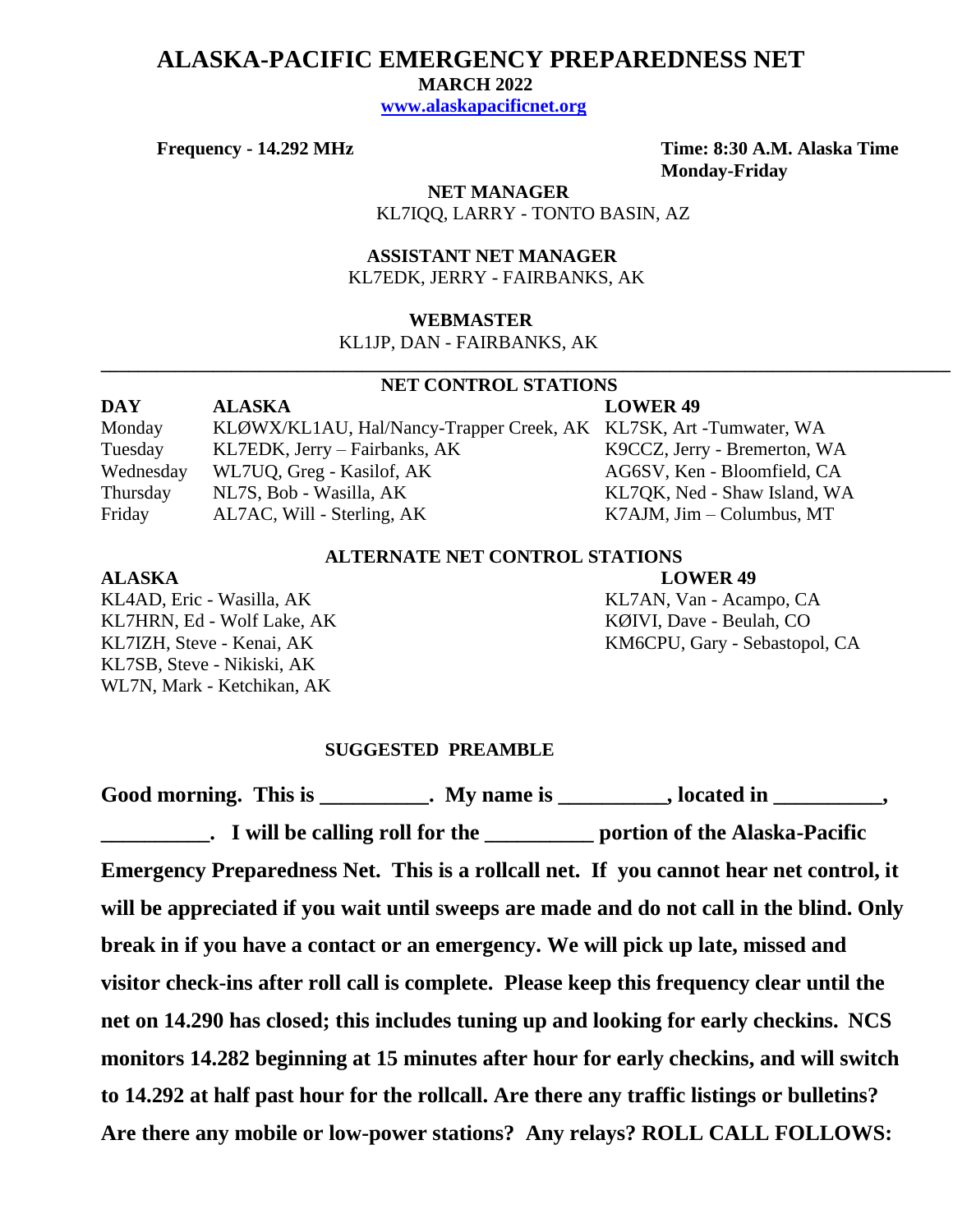# **LOWER 49 • MARCH 2022 DATE DATE DATE DATE DATE DATE DATE** KL7AN Van Acampo, CA KJ6LJK Richard Angels Camp, CA N6TEZ Al Anza, CA KL7HM | Hugh | Apache Junction, AZ

N6WAS Ron Arroyo Grande, CA

WØRCH Rich Fountain, CO

 $\hat{N}$ 

| KØIVI  | Dave           | Beulah, CO        |  |  |  |
|--------|----------------|-------------------|--|--|--|
|        |                |                   |  |  |  |
| AG6SV  | Ken            | Bloomfield, CA    |  |  |  |
|        |                |                   |  |  |  |
| K9CCZ  | Jerry          | Bremerton, WA     |  |  |  |
|        |                |                   |  |  |  |
| KJ7WRB | <b>Brenton</b> | Canby, OR         |  |  |  |
|        |                |                   |  |  |  |
| KL7AB  | Bob            | Chehalis, WA      |  |  |  |
|        |                |                   |  |  |  |
| K6BLR  | Rick           | Cheney, WA        |  |  |  |
|        |                |                   |  |  |  |
| N7ZYS  | Neil           | Chewelah, WA      |  |  |  |
|        |                |                   |  |  |  |
| K7AJM  | Jim            | Columbus, MT      |  |  |  |
|        |                |                   |  |  |  |
| K7OOS  | Harold         | Coos Bay, OR      |  |  |  |
|        |                |                   |  |  |  |
| W7BBA  | Jim'           | Cottage Grove, OR |  |  |  |
|        |                |                   |  |  |  |
| VE7AOA | Jerry          | Creston, BC       |  |  |  |
|        |                |                   |  |  |  |
| KK6PXT | Greg           | Danville, CA      |  |  |  |
|        |                |                   |  |  |  |
| KZ3I   | <b>Bill</b>    | Elizabethtown, PA |  |  |  |
|        |                |                   |  |  |  |
| VE6NL  | Neal           | Empress, AB       |  |  |  |
|        |                |                   |  |  |  |
| W7RMH  | Rick           | Everett, WA       |  |  |  |
|        |                |                   |  |  |  |
| W7ADB  | John           | Federal Way, WA   |  |  |  |
|        |                |                   |  |  |  |
| AF7MU  | Rusty          | Florence, OR      |  |  |  |
|        |                |                   |  |  |  |
| KA6WAG | Robert         | Florence, OR      |  |  |  |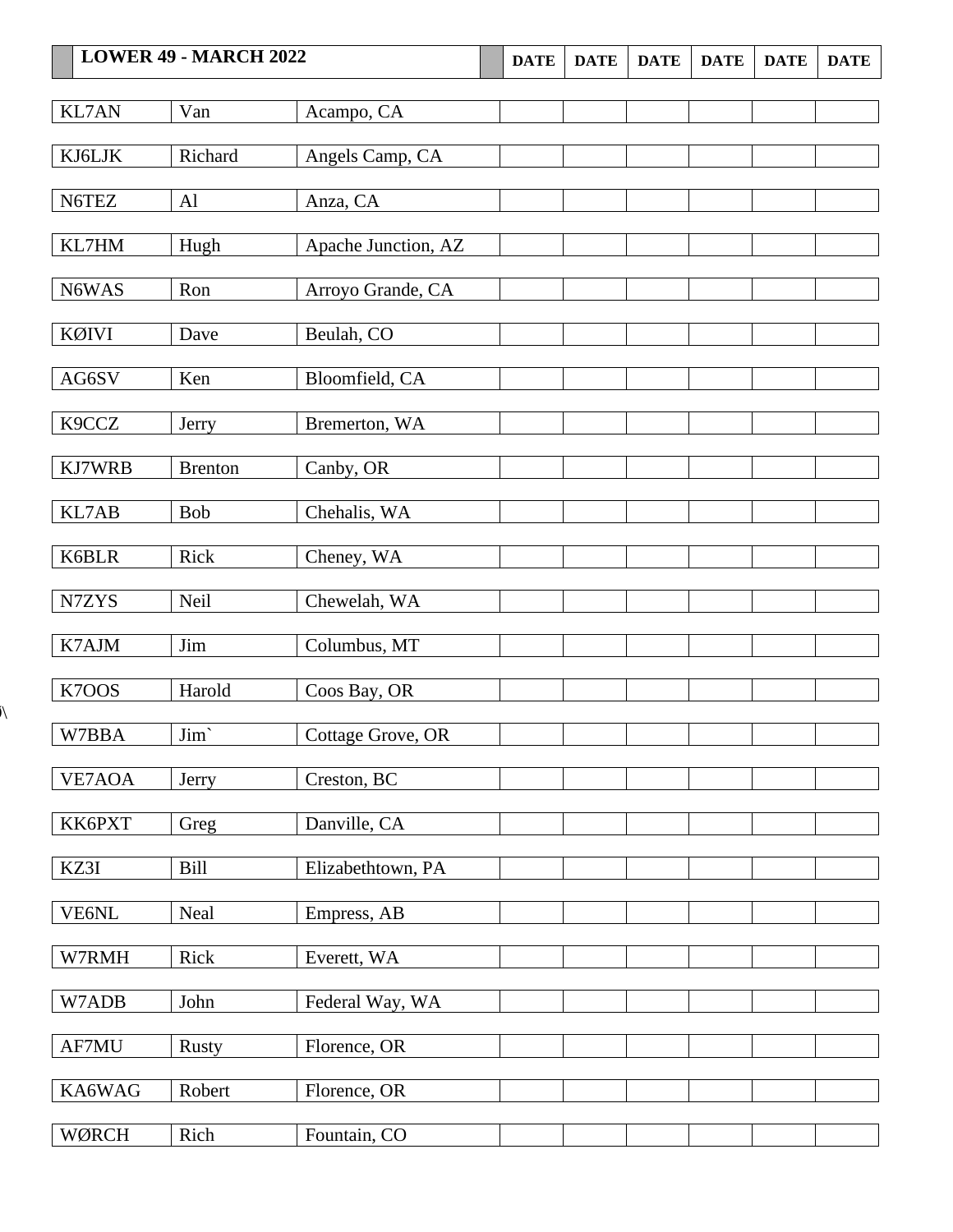| K7LWF                             | Lyman            | Gig Harbor, WA             |  |  |  |
|-----------------------------------|------------------|----------------------------|--|--|--|
| W7NY                              | Bill             | Gig Harbor, WA             |  |  |  |
| W7ISP                             | Mike             | Ione, WA                   |  |  |  |
|                                   |                  |                            |  |  |  |
| KF7WI                             | Dwight           | Kelso, WA                  |  |  |  |
| KB7ED                             | Ed               | Lacey, WA                  |  |  |  |
| VE7SLZ                            | Steve            | Langley, BC                |  |  |  |
|                                   |                  |                            |  |  |  |
| <b>KDØPTK</b><br><b>KDØPTR</b>    | Chuck<br>Beverly | Lincoln, NE<br>Lincoln, NE |  |  |  |
|                                   |                  |                            |  |  |  |
| AD6RH                             | Jeff             | Livermore, CA              |  |  |  |
| WA9STI                            | Scott            | Los Angeles, CA            |  |  |  |
|                                   |                  |                            |  |  |  |
| <b>KA7ZEM</b>                     | Jerry            | Mesa, AZ                   |  |  |  |
| <b>KLØQZ</b>                      | Glenn            | Mesa, AZ                   |  |  |  |
| KV4I                              | Roger            | Mt. Dora, FL               |  |  |  |
|                                   |                  |                            |  |  |  |
| KJ7RVG                            | Gabriel          | Newman Lake, WA            |  |  |  |
| <b>AG700</b>                      | Kevin            | Olympia, WA                |  |  |  |
| W7QHZ                             | Martin           | Overgaard, AZ              |  |  |  |
|                                   |                  |                            |  |  |  |
| KF7RCO                            | Roeland          | Phoenix, AZ                |  |  |  |
| VE7OFA                            | Robert           | Port Alberni, BC           |  |  |  |
|                                   |                  |                            |  |  |  |
| W7BKO                             | Bernie           | Portland, OR               |  |  |  |
| KJ7IGS                            | Paul             | Port Orchard, WA           |  |  |  |
| KB7PYF                            | Charlie          | Poulsbo, WA                |  |  |  |
|                                   |                  |                            |  |  |  |
| <b>K1HEK</b>                      | Harold           | Rochester, WA              |  |  |  |
| AL7Y                              | Scott            | Ruger Ranch, AZ            |  |  |  |
| K7GU                              | Karl             | Santa, ID                  |  |  |  |
|                                   |                  |                            |  |  |  |
| KM6PRP                            | Henry            | Santa Barbara, CA          |  |  |  |
| $\ensuremath{\text{K7SK}}\xspace$ | Steve            | Seattle, WA                |  |  |  |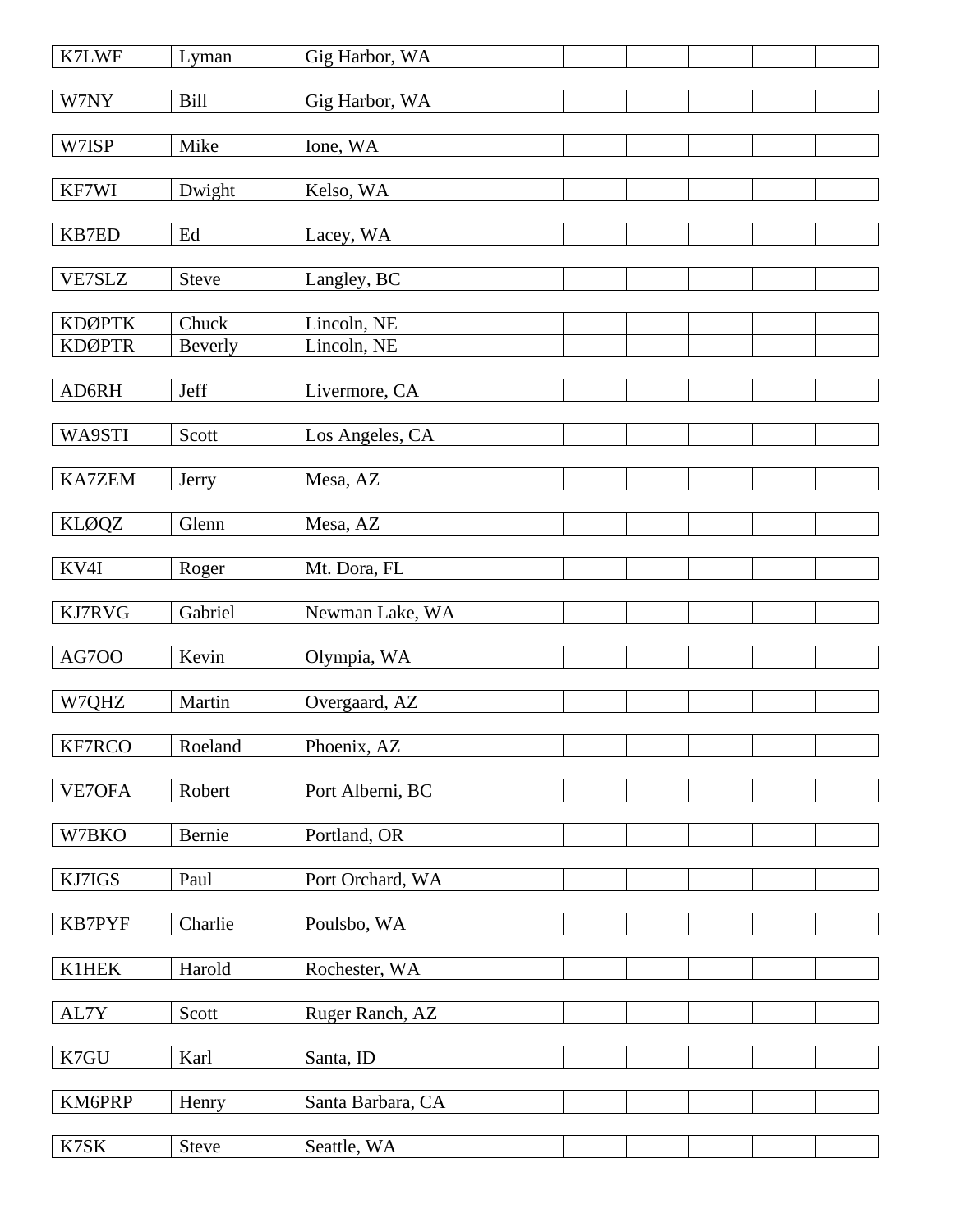| KM6CPU | Gary          | Sebastopol, CA                       |  |  |  |
|--------|---------------|--------------------------------------|--|--|--|
| KL7QK  | Ned           | Shaw Island, WA                      |  |  |  |
| VA7WBM | <b>Blaine</b> | Sooke, BC                            |  |  |  |
| N6TCO  | Joe           | Spokane, WA                          |  |  |  |
| AK7YT  | Glenn         | Stockton, CA                         |  |  |  |
| WA6PWP | <b>Bill</b>   | Stockton, CA                         |  |  |  |
| KL1KW  | Dave          | Tacoma, WA                           |  |  |  |
| KL7IQQ | Larry         | Tonto Basin, AZ                      |  |  |  |
| W7OZM  | Randy         | Troutdale, OR                        |  |  |  |
| KL7SK  | Art           | Tumwater, WA                         |  |  |  |
| KL7LL  | John          | Valley, WA                           |  |  |  |
| W6SGJ  | Dick          | Vancouver, WA                        |  |  |  |
| W9JDW  | Jim           | Washington, IN                       |  |  |  |
| WX8OH  | Warren        | W. Lafayette, OH                     |  |  |  |
| W7UMX  | <b>MARS</b>   | Whidbey Island, WA                   |  |  |  |
|        |               | <b>LOWER 49 TOTAL</b>                |  |  |  |
|        |               | TOTAL CHECK-INS (INCLUDING VISITORS) |  |  |  |
|        |               | <b>TOTAL FORMAL TRAFFIC</b>          |  |  |  |

| VISITORS - LOWER 49 - MARCH 2022 |             | <b>DATE</b>     | <b>DATE</b> | <b>DATE</b> | <b>DATE</b> | <b>DATE</b> | <b>DATE</b> |  |
|----------------------------------|-------------|-----------------|-------------|-------------|-------------|-------------|-------------|--|
| <b>STATION</b>                   | <b>NAME</b> | <b>LOCATION</b> |             |             |             |             |             |  |
|                                  |             |                 |             |             |             |             |             |  |
|                                  |             |                 |             |             |             |             |             |  |
|                                  |             |                 |             |             |             |             |             |  |
|                                  |             |                 |             |             |             |             |             |  |
|                                  |             |                 |             |             |             |             |             |  |
|                                  |             |                 |             |             |             |             |             |  |
|                                  |             |                 |             |             |             |             |             |  |
|                                  |             |                 |             |             |             |             |             |  |
|                                  |             |                 |             |             |             |             |             |  |
|                                  |             |                 |             |             |             |             |             |  |
|                                  |             |                 |             |             |             |             |             |  |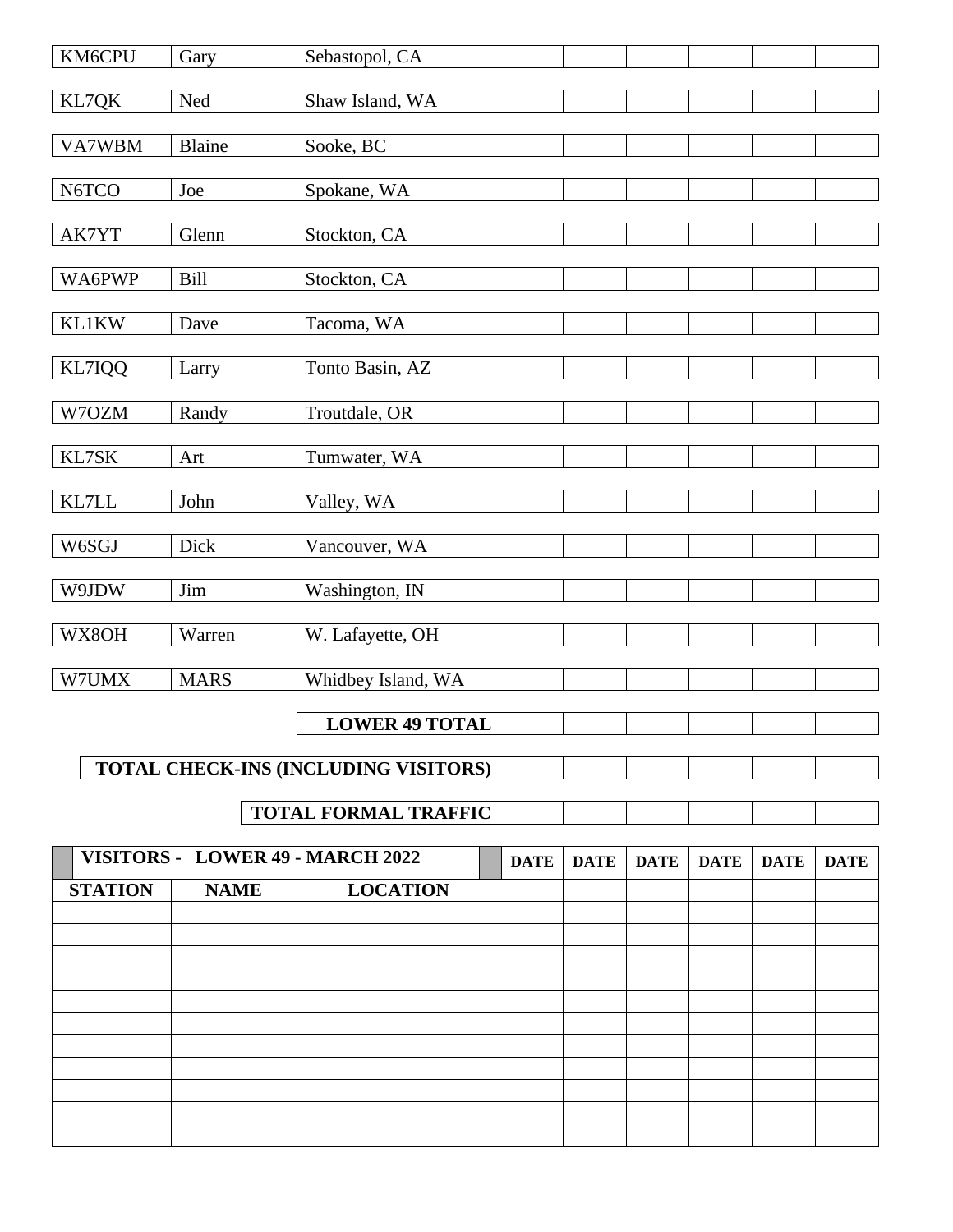|               | <b>ALASKA - MARCH 2022</b> |                   | <b>DATE</b> | <b>DATE</b> | <b>DATE</b> | <b>DATE</b> | <b>DATE</b> | <b>DATE</b> |
|---------------|----------------------------|-------------------|-------------|-------------|-------------|-------------|-------------|-------------|
| <b>ALØU</b>   | Art                        | Anchorage, AK     |             |             |             |             |             |             |
| KL6M          | Mike                       | Anchorage, AK     |             |             |             |             |             |             |
| KL7ICB        | John                       | Anchorage, AK     |             |             |             |             |             |             |
| KL7QZ         | John                       | Anchorage, AK     |             |             |             |             |             |             |
| KL7YK         | Ron                        | Anchorage, AK     |             |             |             |             |             |             |
| <b>KL4EH</b>  | Jeff                       | Anchor Point, AK  |             |             |             |             |             |             |
| KL7WG         | Bill                       | Big Lake, AK      |             |             |             |             |             |             |
| KL2GS         | Mac                        | Central, AK       |             |             |             |             |             |             |
| AL7C          | Justin                     | Copper Center, AK |             |             |             |             |             |             |
| AL7MI         | Mike                       | Fairbanks, AK     |             |             |             |             |             |             |
| <b>KL7EBF</b> | <b>Bob</b>                 | Fairbanks, AK     |             |             |             |             |             |             |
| <b>KL7EDK</b> | Jerry                      | Fairbanks, AK     |             |             |             |             |             |             |
| WL7GX         | Jerry                      | Fairbanks, AK     |             |             |             |             |             |             |
| KL2PM         | Rick                       | Glacier View, AK  |             |             |             |             |             |             |
| KL2UH         | Ernie                      | Gustavus, AK      |             |             |             |             |             |             |
| KL7YXF        | Lynn                       | Haines, AK        |             |             |             |             |             |             |
| KL4JP         | Mark                       | Homer, AK         |             |             |             |             |             |             |
| KL4RH         | Al                         | Homer, AK         |             |             |             |             |             |             |
| N7UTV         | Fred                       | Homer, AK         |             |             |             |             |             |             |
| WL7PM         | Dean                       | Homer, AK         |             |             |             |             |             |             |
| KL7IWC        | Larry                      | Juneau, AK        |             |             |             |             |             |             |
| KL7JJB        | Delores                    | Juneau, AK        |             |             |             |             |             |             |
| NL3A          | Bill                       | Juneau, AK        |             |             |             |             |             |             |
| WL7BKA        | Dave                       | Juneau, AK        |             |             |             |             |             |             |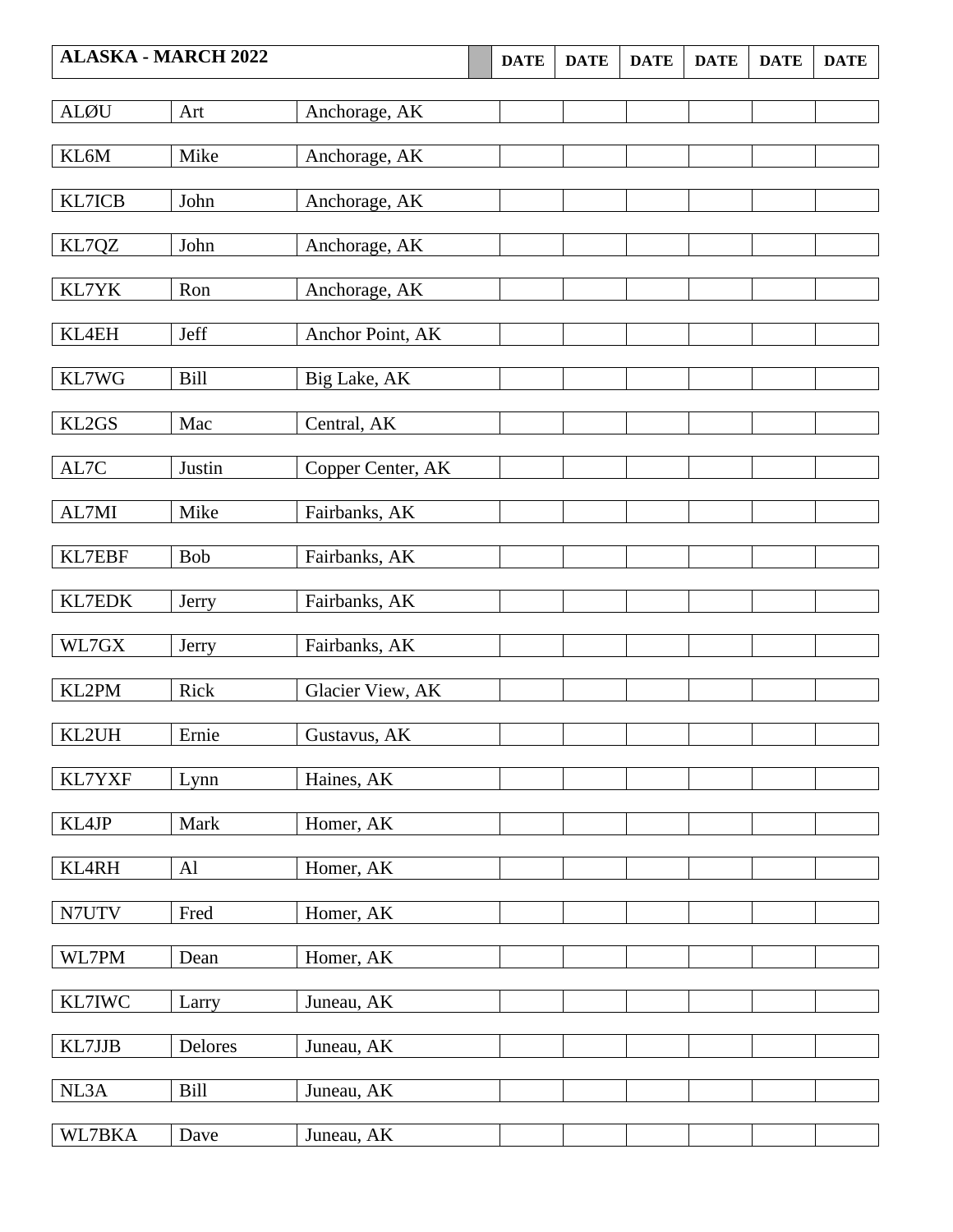| WL7UQ         | Greg          | Kasilof, AK              |  |  |  |
|---------------|---------------|--------------------------|--|--|--|
| WL7UR         | Karen         | Kasilof, AK              |  |  |  |
|               |               |                          |  |  |  |
| KL7IZH        | <b>Steve</b>  | Kenai, AK                |  |  |  |
|               |               |                          |  |  |  |
| KL7RHJ        | <b>Bill</b>   | Kenai, AK                |  |  |  |
|               |               |                          |  |  |  |
| KL4CA         | Saunya        | Ketchikan, AK            |  |  |  |
| KL4CB         | Allen         | Ketchikan, AK            |  |  |  |
|               |               |                          |  |  |  |
| KL7GIH        | Chris         | Ketchikan, AK            |  |  |  |
|               |               |                          |  |  |  |
| KL7NC         | <b>Bob</b>    | Ketchikan, AK            |  |  |  |
|               |               |                          |  |  |  |
| NL7LL         | Gary          | Ketchikan, AK            |  |  |  |
|               |               |                          |  |  |  |
| WL7AUV        | Leroy         | Ketchikan, AK            |  |  |  |
|               |               |                          |  |  |  |
| WL7N          | Mark          | Ketchikan, AK            |  |  |  |
|               |               |                          |  |  |  |
| AL7LW         | Larry         | Nikiski, AK              |  |  |  |
| AL7LX         | <b>Brenda</b> | Nikiski, AK              |  |  |  |
|               |               |                          |  |  |  |
| KL7SB         | <b>Steve</b>  | Nikiski, AK              |  |  |  |
|               |               |                          |  |  |  |
| KL7JHR        | Dennis        | Ninilchik, AK            |  |  |  |
| KL7KL         | Martha        | Ninilchik, AK            |  |  |  |
|               |               |                          |  |  |  |
| NL7V          | Paul          | North Pole, AK           |  |  |  |
|               |               |                          |  |  |  |
| AL7TC         |               | Palmer, AK               |  |  |  |
|               | Terry         |                          |  |  |  |
| KL7JFT        | Don           | Palmer, AK               |  |  |  |
|               |               |                          |  |  |  |
| KL2FA         | Carol         | Palmer, AK               |  |  |  |
|               |               |                          |  |  |  |
| ${\rm N7FXX}$ | Claude        | Palmer, AK               |  |  |  |
|               |               |                          |  |  |  |
| WL7UL         | John          | Peters Creek, AK         |  |  |  |
|               |               |                          |  |  |  |
| <b>KE7FXM</b> | Jimmy         | Prince of Wales Isl., AK |  |  |  |
|               |               |                          |  |  |  |
| AL8R          | Ben           | Sitka, AK                |  |  |  |
|               |               |                          |  |  |  |
| AL7AC         | Will          | Sterling, AK             |  |  |  |
|               |               |                          |  |  |  |
| KL3CV         | Tim           | Sterling, AK             |  |  |  |
|               |               |                          |  |  |  |
| <b>KL7NN</b>  | Skip          | Sterling, AK             |  |  |  |
|               |               |                          |  |  |  |
| WL7UP         | Ward          | Sterling, AK             |  |  |  |